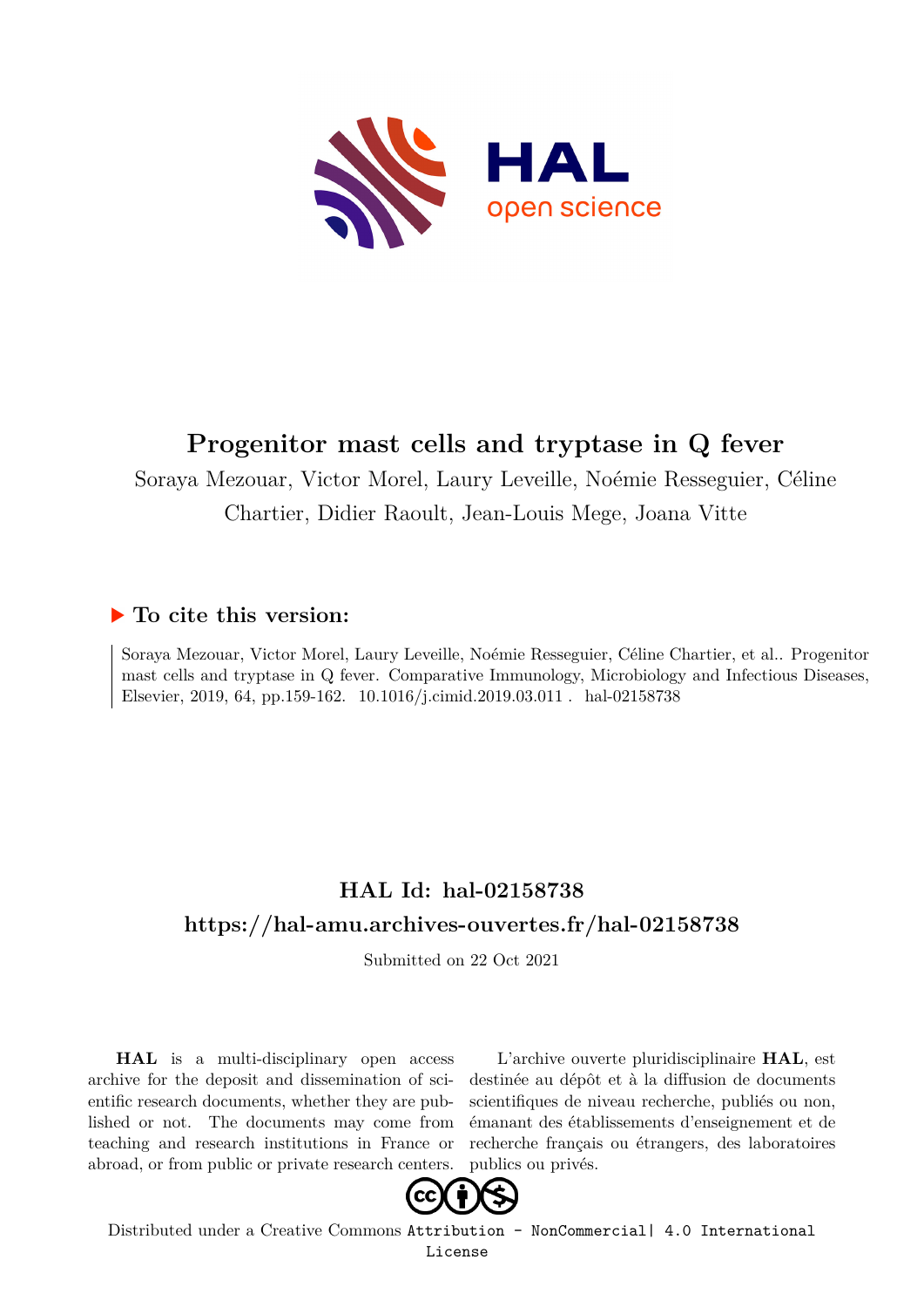Version of Record: <https://www.sciencedirect.com/science/article/pii/S0147957119300566> Manuscript\_e38a4d243f24ca213fffbca106d83a16

| $\mathbf{1}$   | Progenitor mast cells and tryptase in Q fever                                                                                                            |
|----------------|----------------------------------------------------------------------------------------------------------------------------------------------------------|
| $\overline{2}$ |                                                                                                                                                          |
| 3              |                                                                                                                                                          |
| 4              | Soraya Mezouar <sup>1*</sup> , Victor Morel <sup>1</sup> , Laury Leveille <sup>1</sup> , Noémie Resseguier <sup>2</sup> , Céline Chartier <sup>3</sup> , |
| 5              | Didier Raoult <sup>1</sup> , Jean-Louis Mege <sup>1,3</sup> and Joana Vitte <sup>1,3</sup>                                                               |
| 6              |                                                                                                                                                          |
| $\overline{7}$ |                                                                                                                                                          |
| 8              | <sup>1</sup> Aix-Marseille Univ, IRD, APHM, MEPHI, IHU-Méditerranée Infection, Marseille, France                                                         |
| 9              | <sup>2</sup> Department of Epidemiology and Health Economics, Aix-Marseille Univ, Marseille, France                                                      |
| 10             | <sup>3</sup> APHM, IHU Méditerranée Infection, UF Immunologie, Marseille, France                                                                         |
| 11             |                                                                                                                                                          |
| 12             |                                                                                                                                                          |
| 13             |                                                                                                                                                          |
| 14             | <i><u>*Corresponding author:</u></i>                                                                                                                     |
| 15             | Dr. Soraya Mezouar                                                                                                                                       |
| 16             | <b>IHU Méditerranée Infection</b>                                                                                                                        |
| 17             | 19-21 Boulevard Jean Moulin                                                                                                                              |
| 18             | 13385 Marseille, France                                                                                                                                  |
| 19             | Phone: (+33) 4 13 73 20 51                                                                                                                               |
| 20             | Fax: $(+33)$ 4 13 73 20 52                                                                                                                               |
| 21             | E-mail: soraya.mezouar@univ-amu.fr                                                                                                                       |
| 22             |                                                                                                                                                          |
| 23             |                                                                                                                                                          |
| 24             |                                                                                                                                                          |
| 25             |                                                                                                                                                          |
| 26             |                                                                                                                                                          |
| 27             |                                                                                                                                                          |
| 28             |                                                                                                                                                          |
| 29             |                                                                                                                                                          |
| 30             |                                                                                                                                                          |
| 31             |                                                                                                                                                          |
| 32             |                                                                                                                                                          |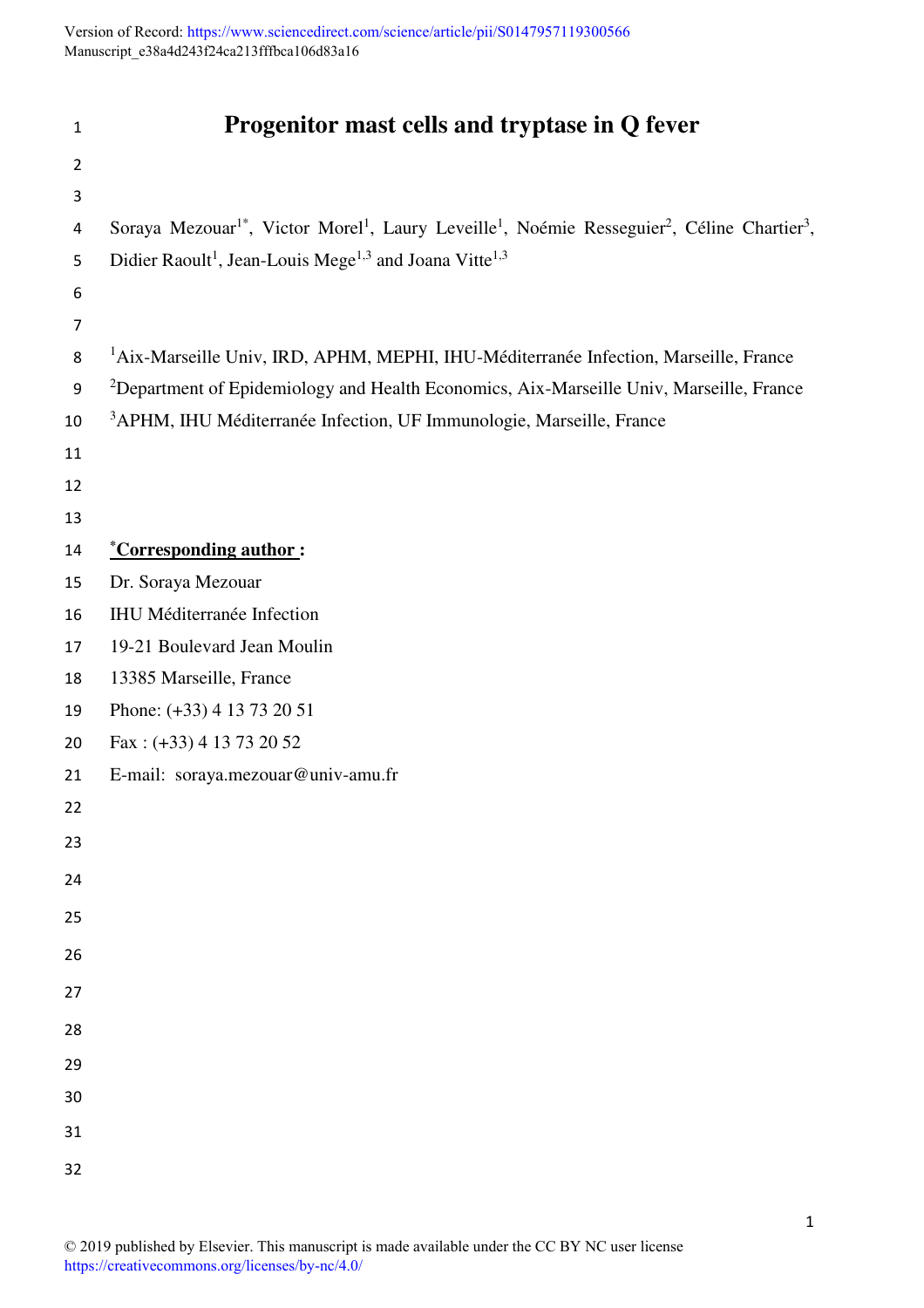#### 

# **Abstract**

Q fever is an infectious disease due to *Coxiella burnetii*. Following a primary-infection, *C. burnetii* may persist in some patients, leading to endocarditis and vascular infections. Mast cells (MCs), known for their role in allergic diseases, innate immunity and cardiac function, are produced by bone marrow, circulate as progenitors in the bloodstream and reach tissues for their maturation and activation. The latter may be estimated by measuring serum tryptase levels. We wondered if MC progenitors and tryptase were affected in Q fever. We showed a decrease in MC progenitor count in Q fever patients whereas serum 42 tryptase levels were increased. Interestingly, counts MC progenitors and levels of serum 43 tryptase were correlated in Q fever patients with valvular lesions including Q fever 44 endocarditis. Taken together, our results show alterations of MC numbers and activity in Q fever patients, suggesting that MC are involved in Q fever pathophysiology. **Keywords:** Mast cells progenitors, tryptase, Q fever, *Coxiella burnetii*, flow cytometry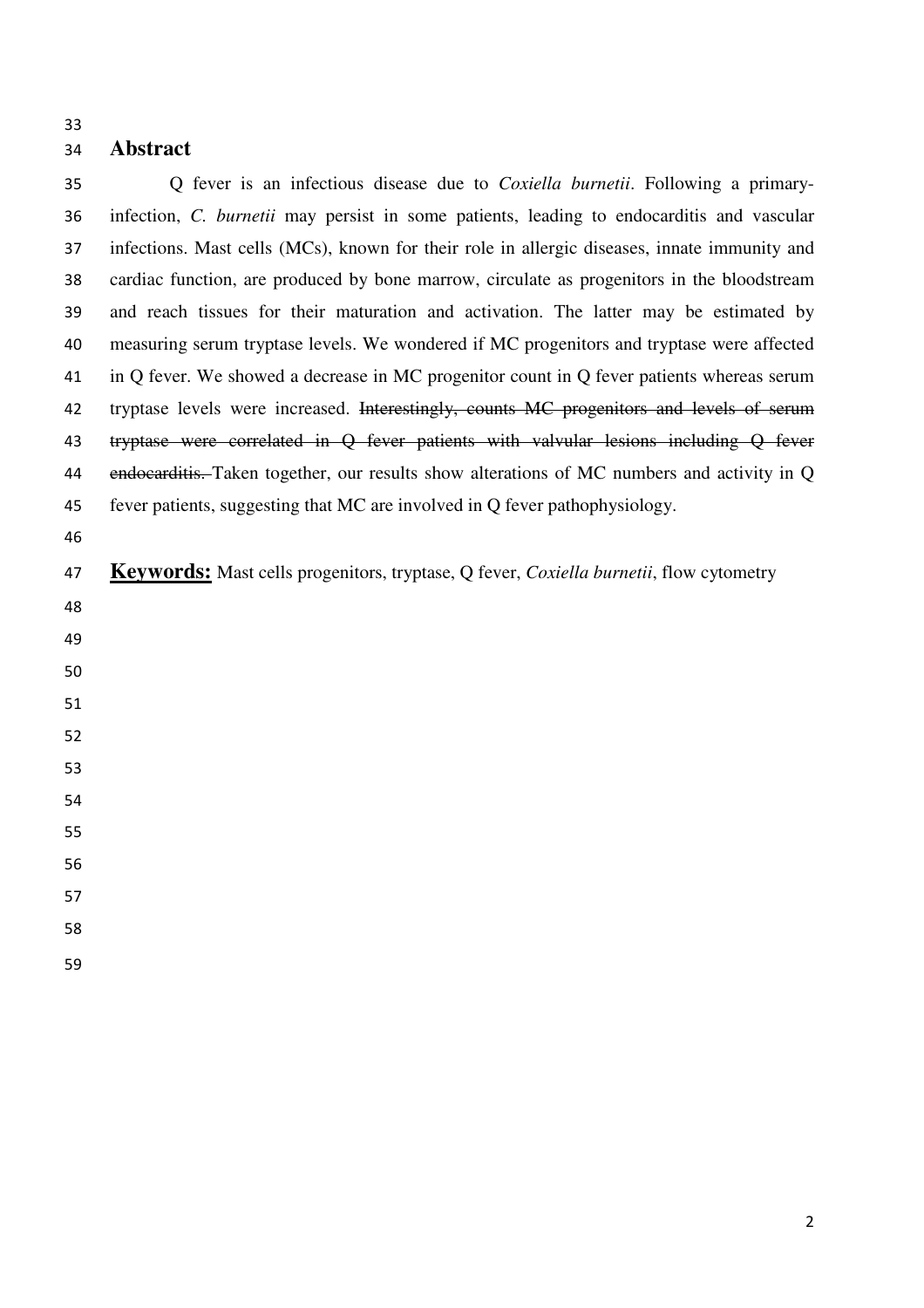#### **1. Introduction**

Q fever is an infectious disease due to the intracellular bacterium *Coxiella burnetii*. Following primary-infection that is symptomatic in some patients, the infection may become persistent in specific contexts such as immunodeficiency, valvulopathy or vascular disease. The manifestations of persistent Q fever consist of endocarditis and vascular infections [1]. The evolution of Q fever is largely determined by anti-*C. burnetii* immune response [1]. This latter consists of an inappropriate inflammatory response and decreased counts of lymphocytes [2], monocytes [3], dendritic cells [4], and plasmacytoid dendritic cells in Q fever patients [5]. It is likely that other innate immune cells including mast cells (MCs) are involved in the pathophysiology of Q fever. MCs leave the bone marrow as progenitors, pass through the bloodstream and complete their maturation in target tissues [6]. MCs are key players in both inflammatory and immune responses, in addition to their well-known role during immediate hypersensitivity reactions [7]. MCs also contribute to cardiac functions and are involved in cardiovascular diseases [8]. Mast cell progenitors may be found in the 74 bloodstream and are identified as CD34<sup>+</sup> cells expressing CD117 (c-kit) in association with the high affinity immunoglobulin (Ig) E receptor (FcεRI) [9]. During infection, MC progenitors are recruited to infected tissues where they mature and get activated, contributing to host defense mechanisms against microorganisms [10]. The activation status of tissue MCs can be estimated by the determination of serum baseline tryptase (sbT) [11]. *C. burnetii* has a strong tropism for tissues rich in mast cells (MCs) such as adipose tissue [12], bone-marrow [13,14] or lung [15]. However, the role of MCs in Q fever is unknown.

We wondered if MCs are involved in the pathophysiology of Q fever. The main purpose of this study was to investigate the MC progenitor population in Q fever patients. Using flow cytometry, we report here that circulating MC progenitors were decreased 84 whereas sbT was increased in O fever patients compared to healthy donors. We also reported 85 a correlation between the decrease of circulating MC progenitors and the increase in sbT in Q fever patients with valvular disease. Taken together, these results suggest a role of MCs in Q fever pathophysiology.

- 
-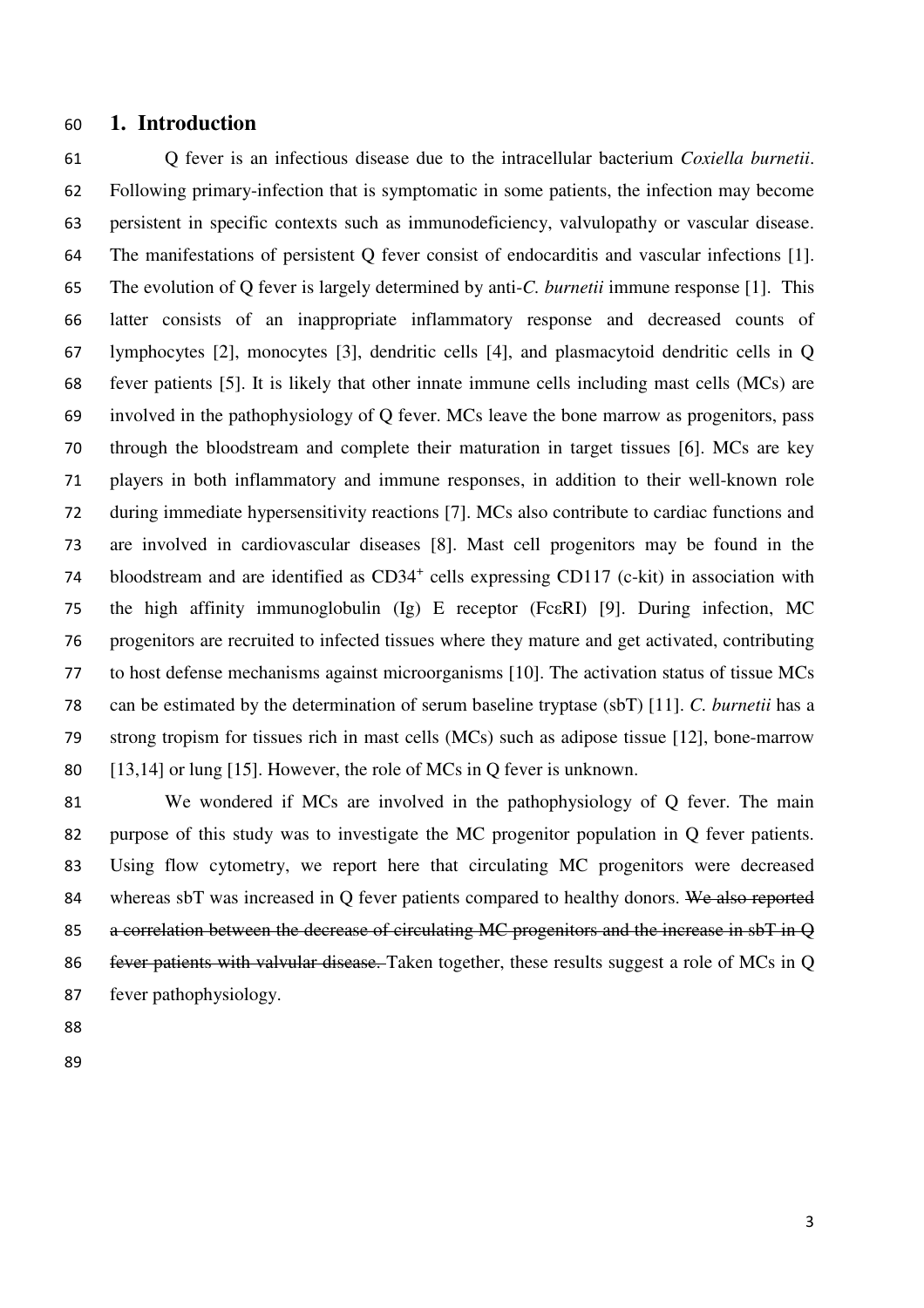# **2. Materials and methods**

#### **2.1 Patients and controls**

We included 23 healthy blood donors and 22 patients with Q fever. Q fever patients belonged 93 to clinical subsets of acute ( $n = 10$ ) and persistent Q fever (endocarditis group,  $n = 12$ ). This study was conducted with the approval of the Ethics Committee of Aix-Marseille University and written consent of each patient. Patients consisted of 6 women and 16 men, median age 63, range 35 - 89 years. Controls consisted of 11 women and 12 men, median age 41, range 24 – 65 years. The diagnosis of acute and persistent Q fever was performed according to recently updated criteria [1]. Briefly, patients with acute Q fever were diagnosed by the presence of fever and/or hepatitis and/or pneumonia with serological criteria ( IgG >200 and IgM>50 against *C. burnetii* phase II or seroconversion) [1]. Persistent Q fever was diagnosed on the presence of hepatitis, endocarditis or vascular infection and IgG >800 against *C. burnetii* phase I. As additional controls we included 15 patients with acute, non-Q fever, native valve infective endocarditis. Patients consisted of 6 women and 9 men, median age 61, range 21 – 81 years. The diagnosis of acute infective endocarditis was performed according to modified Duke criteria [16]. Valvular surgery was performed in all patients as valvular repair or valvular replacement. A microbiological identification was obtained in all patients. *Staphylococcus aureus* and *S. lugdunensis* were found in 4 and 1 patient respectively. *Enterococcus faecalis* was found in 3 patients. *Streptococcus anginosus*, *S. mitis* and *S. infarius* was respectively found in 1 patient. The other microorganisms recovered were *Gemella sanguinis*, *Haemophilius influenzae*, *Escherichia coli* and *Bartonella quintana*.

#### **2.2 Cell isolation**

Blood was collected into EDTA tubes. Peripheral blood mononuclear cells (PBMCs) from healthy donors and patients were isolated after centrifugation through Ficoll cushion and suspended in RPMI 1640 containing 10% fetal calf serum, 100 U/ml penicillin and 100 μg/ml streptomycin (Life Technologies, Courtaboeuf, France) as previously described [3].

#### **2.3 Serum baseline tryptase quantification**

Serum baseline tryptase levels were measured with the immunofluorescent enzyme assay for

α- and β-tryptase isoforms (ImmunoCAP, Thermo Fisher, Uppsala, Sweden).

**2.4 Flow cytometry**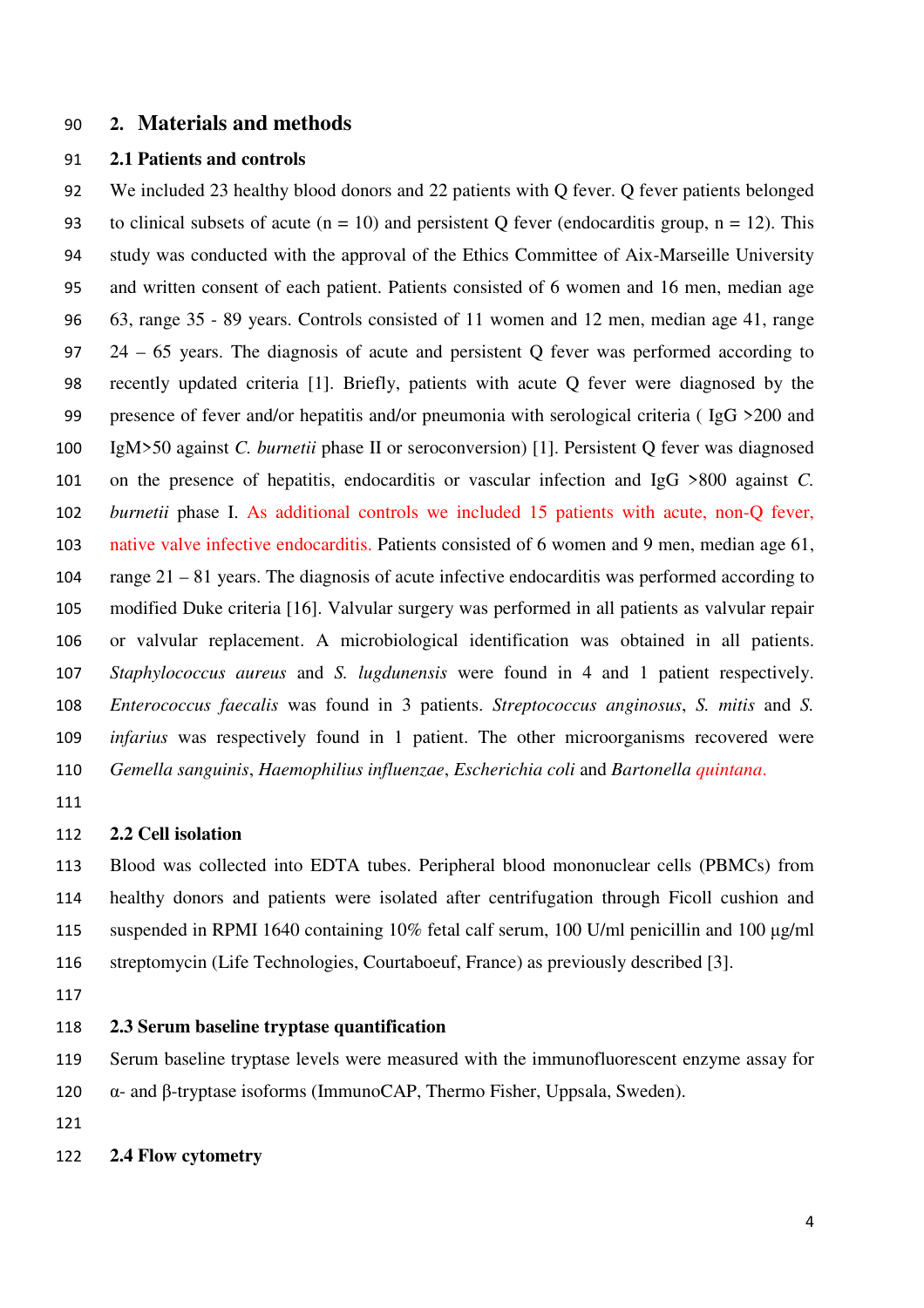Mast cell progenitors were identified by staining with anti-CD34 (Beckman Coulter, Nyon, Switzerland), anti-CD117 (c-Kit receptor, CD117-APC, Beckman Coulter) and anti-IgE (FcεRI, anti-IgE-PE, Bühlmann, Schönenbuch, Switzerland) antibodies (Abs). Cytometry experiments were performed with a Canto II flow cytometer (Becton Dickinson, Le Pont de Claix, France). Fifty thousand events were acquired and analyzed with FACS Diva software (Becton Dickinson Bioscience).

### **2.5 Statistical analysis**

Results were expressed as median and range. Statistical analysis was performed using the Mann-Whitney *U* test. Adjusted p-values were provided in order to take into account the multiplicity of comparisons within each analysis. The Benjamini and Hochberg method was 134 used, thus controlling the false discovery rate. Statistical significance threshold was set at  $p \leq$ 0.05.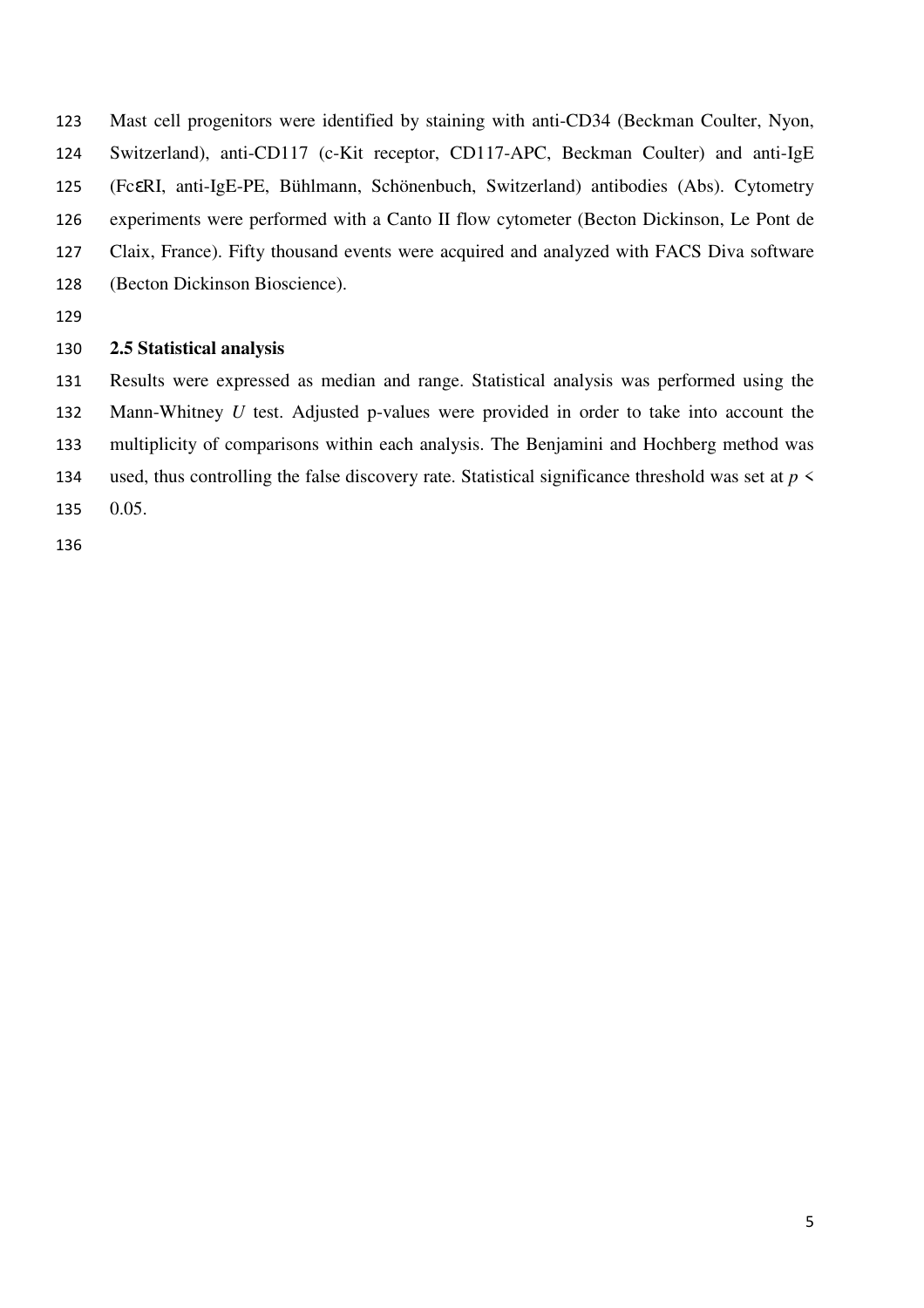#### **3. Results**

#### **3.1 Circulating MC progenitors were specifically decreased in Q fever patients**

The expression of CD117, surface IgE and CD34 was assessed by flow cytometry to identify 140 MC progenitors, as previously reported [9]. We found that approximately 1% of total PBMCs 141 were CD117<sup>+</sup>/IgE<sup>+</sup>, and 0.003 % were CD34<sup>+</sup> MC progenitors ranging from 0.001 % to 0.012 % of total PBMCs (**Figure 1A**). Then we wondered if this subset of circulating cells was modulated in Q fever. We found that the percentage of MC progenitors was significantly 144 decreased in patients with O fever  $(p = 0.001)$  (**Figure 1B**) whereas no differences were 145 observed between acute and endocarditis group ( $p = 0.8836$ ) (**Figure 1C**). In addition, the percentage of MC progenitors was not altered in patients with bacterial infection other than *C.*  147 *burnetii (* $p = 0.1515$ *).* These results showed that MC progenitors were specifically decreased in Q fever patients independently of their clinical form.

**3.2 Serum baseline tryptase was specifically increased in patient infected with** *C. burnetii* We therefore investigated sbT in Q fever patients. As depicted in **figure 2A**, sbT was higher 152 in Q fever patients than in controls  $(6.18 \pm 2.87 \text{ µg/L} \text{ versus } 3.77 \pm 1.85, p = 0.0448)$ . Interestingly, compared to controls this increase is specifically found in Q fever patients because other infections did not induce modification in sbT (**Figure 2A**). In addition, no differences were observed in acute and endocarditis groups (*p* = 0.4700). These results showed a specific increase of sbT in Q fever. Moreover, we found a correlation between the 157 number of MC progenitors and sbT levels in one subgroup of Q fever patients, namely in Q 158 fever patients with valvular lesions including Q fever endocarditis  $(R = 0.8240, p = 0.0034)$ (**Figure 2B**). These results suggested that this association was a marker of vascular involvement in Q fever.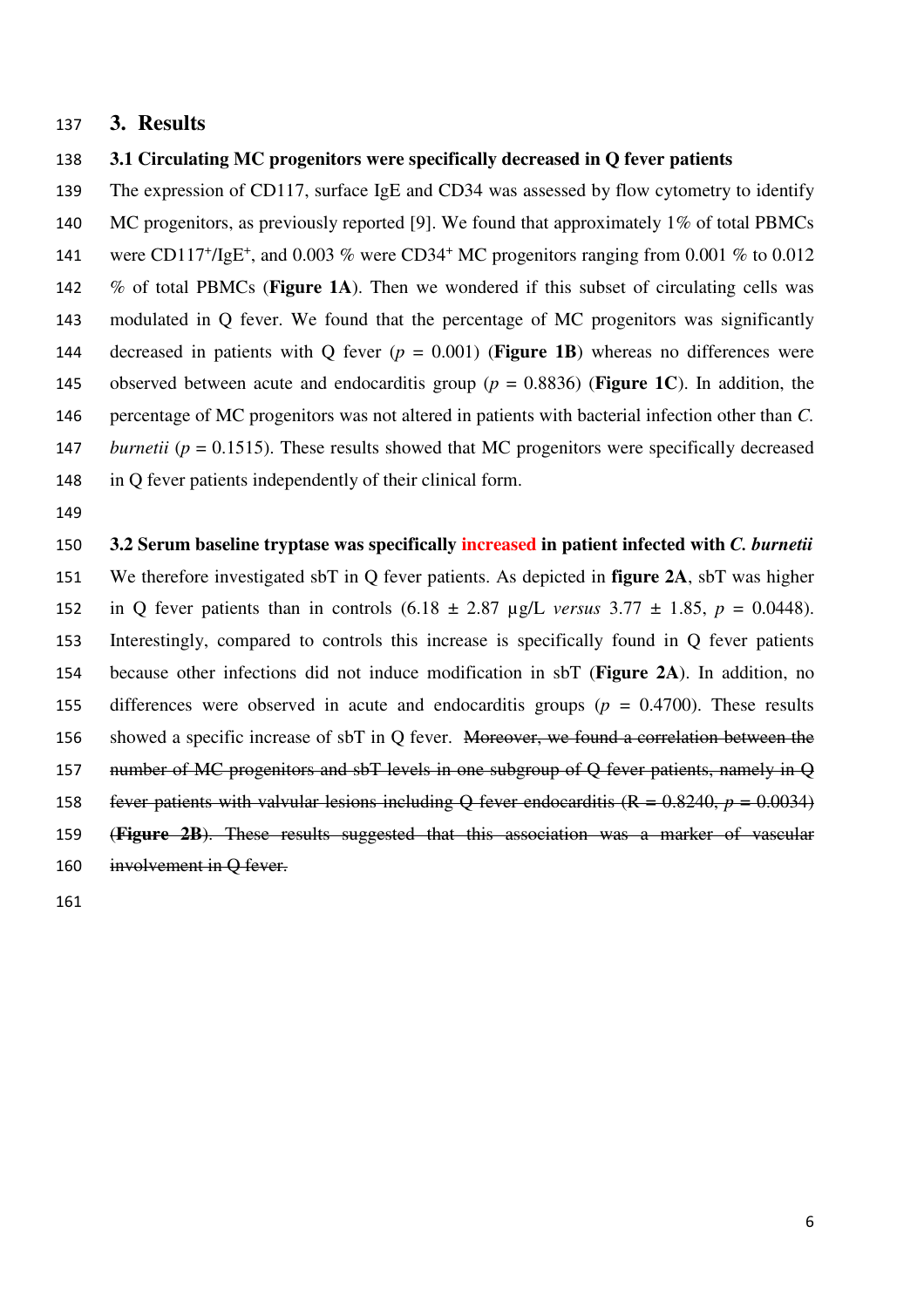#### **4. Discussion**

In this study, we measured the frequency of MC precursors in blood from healthy individuals and patients with Q fever. The identification was based on the assessment of the co-expression of IgE, CD117 and CD34. This approach is necessary because each maker is incompletely specific of MC progenitors. IgE expression identifies mostly MCs and basophils, but monocytes from atopic patients can also bear surface IgE [17]. Although CD117 is widely considered as a specific MC surface marker, it is also expressed by 169 basophils, myeloid dendritic cells,  $TCR\alpha/\beta^+$  T cells, B cells and NK cells [18]. We found that MC progenitors represent a minor population in blood from healthy individuals. This is in agreement with previous studies [6,9].

This study reported for the first time the decrease in circulating MC progenitors in Q fever patients. This result has to be related to previous reports in which we found a decrease in circulating lymphocytes [2], monocytes [3], dendritic cells [4] and plasmacytoid dendritic cells counts [5]. While the decrease in circulating immune cells occurred mainly in Q fever patients with endocarditis, here we did not observe differences in the number of MC progenitors between acute and persistent Q fever. Decreased numbers of progenitors might be due to impaired bone marrow production, or increased recruitment of progenitors into *C. burnetii-*infected tissues. It has been reported that the numbers of MC increased in tissue-specific due to the maturation of MC progenitors in human diseases [6,19]. Alternatively, the decrease in MC progenitors may be due to their death. The interleukin (IL)-10 is known to induce MC apoptosis [20] and is increased in persistent Q fever [21].

The second major observation was the increase in serum tryptase in patients with Q fever independently of the clinical presentation. Circulating tryptase originates mainly from mature MCs and in minute amounts from MC-committed progenitors [22]. Apart from acute MC degranulation, which was not relevant for the patients included in this study, an increase in tryptase levels has been reported in association with a poorer clinical condition or prognosis in cardiovascular diseases [23]. Indeed, in our hands, the increase in tryptase levels was correlated in Q fever patients with valvular lesions including Q endocarditis. This association is reminiscent of the abundant presence of MCs in cardiovascular tissues. The cardiac tropism of MC and the variation of the sbT is well documented in particular in cardiovascular diseases 192 such as aortic stenosis and myocardial infarction [24,25].

In summary, we show that Q fever patients display less circulating MC progenitors but 194 higher levels of sbT. The decrease in MC progenitors is correlated with sbT in Q fever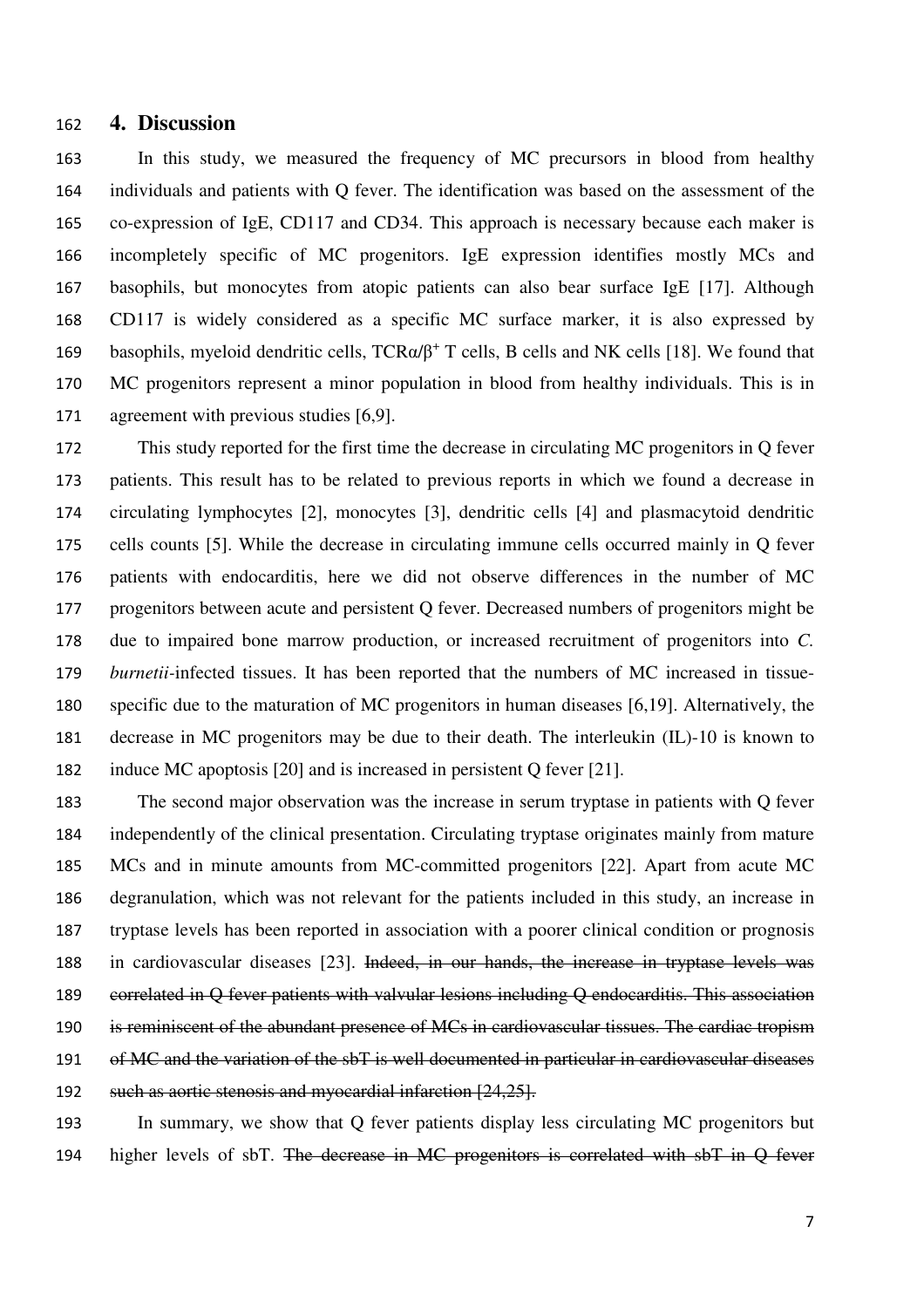195 patients with valvular lesions including endocarditis. These results suggest MCs take part to

pathophysiology of Q fever.

#### **Acknowledgments**

We thank Dr. Christian Capo and Dr. Yassina Bechah for their help and advice during the preparation of the manuscript.

# **Formatting of funding sources**

Soraya Mezouar was supported by a "Fondation pour la Recherche Médicale" (FRM) postdoctoral fellowship (SPF20151234951). This work was supported by the French Government under the "Investissements d'avenir" (Investments for the Future) program managed by the "Agence Nationale de la Recherche" (reference: Méditerranée Infection 10- IAHU-03).

## **Author contributions**

S.M and J.V conceived and designed the experiments. S.M, V.M, C.C and L.L performed experiments and analyzed the data. N.R performed statistical analysis. S.M, D.R, J.L.M and J.V wrote the paper.

### **Declaration of interest**

The authors declare no competing interests.

- 
- 
- 
- 
- 
- 
- 
- 
- 
- 
-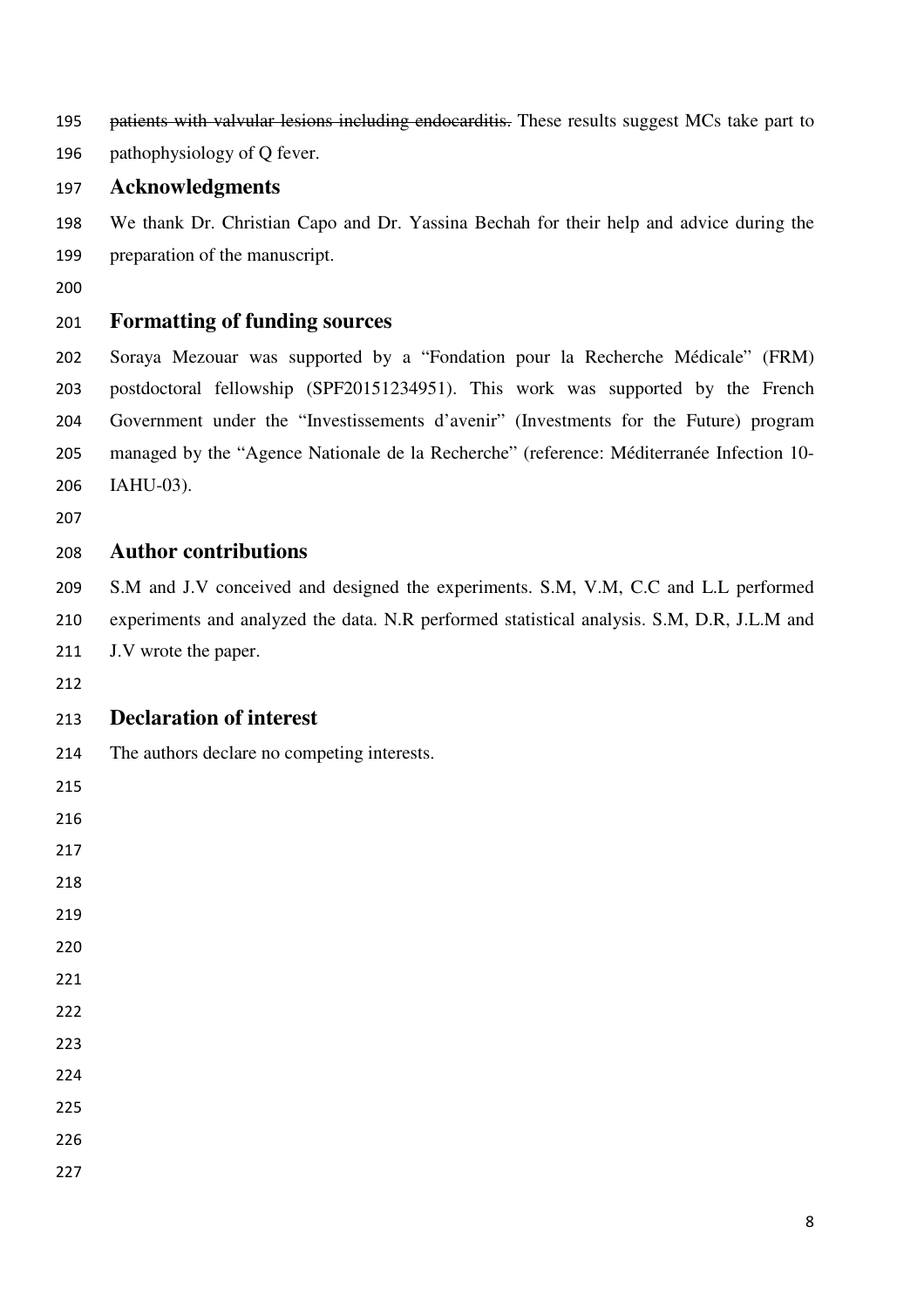#### **References**

[1] C. Eldin, C. Mélenotte, O. Mediannikov, E. Ghigo, M. Million, S. Edouard, J.-L. Mege, M. Maurin, D. Raoult, From Q Fever to Coxiella burnetii Infection: a Paradigm Change, Clin. Microbiol. Rev. 30 (2017) 115–190. doi:10.1128/CMR.00045-16.

[2] C. Layez, C. Brunet, C. Lépolard, E. Ghigo, C. Capo, D. Raoult, J.-L. Mege, Foxp3(+)CD4(+)CD25(+) regulatory T cells are increased in patients with Coxiella burnetii endocarditis, FEMS Immunol. Med. Microbiol. 64 (2012) 137–139. doi:10.1111/j.1574- 695X.2011.00902.x.

[3] M.B. Ka, F. Gondois-Rey, C. Capo, J. Textoris, M. Million, D. Raoult, D. Olive, J.-L. Mege, Imbalance of circulating monocyte subsets and PD-1 dysregulation in Q fever endocarditis: the role of IL-10 in PD-1 modulation, PloS One. 9 (2014) e107533. doi:10.1371/journal.pone.0107533.

[4] L. Gorvel, J. Textoris, R. Banchereau, A. Ben Amara, W. Tantibhedhyangkul, K. von Bargen, M.B. Ka, C. Capo, E. Ghigo, J.-P. Gorvel, J.-L. Mege, Intracellular bacteria interfere with dendritic cell functions: role of the type I interferon pathway, PloS One. 9 (2014) e99420. doi:10.1371/journal.pone.0099420.

[5] M.B. Ka, S. Mezouar, A. Ben Amara, D. Raoult, E. Ghigo, D. Olive, J.-L. Mege, Coxiella burnetii Induces Inflammatory Interferon-Like Signature in Plasmacytoid Dendritic Cells: A New Feature of Immune Response in Q Fever, Front. Cell. Infect. Microbiol. 6 (2016) 70. doi:10.3389/fcimb.2016.00070.

[6] J.S. Dahlin, J. Hallgren, Mast cell progenitors: Origin, development and migration to tissues, Mol. Immunol. 63 (2015) 9–17. doi:10.1016/j.molimm.2014.01.018.

[7] M. Urb, D.C. Sheppard, The Role of Mast Cells in the Defence against Pathogens, PLoS Pathog. 8 (2012). doi:10.1371/journal.ppat.1002619.

[8] I. Bot, T.J.. van Berkel, E.A.. Biessen, Mast Cells: Pivotal Players in Cardiovascular Diseases, Curr. Cardiol. Rev. 4 (2008) 170–178. doi:10.2174/157340308785160624.

[9] J.S. Dahlin, M. Ekoff, J. Grootens, L. Löf, R.-M. Amini, H. Hagberg, J.S. Ungerstedt, U. Olsson-Strömberg, G. Nilsson, KIT signaling is dispensable for human mast cell progenitor development, Blood. 130 (2017) 1785–1794. doi:10.1182/blood-2017-03-773374.

[10] R.M. Anthony, L.I. Rutitzky, J.F. Urban, M.J. Stadecker, W.C. Gause, Protective immune mechanisms in helminth infection, Nat. Rev. Immunol. 7 (2007) 975–987. doi:10.1038/nri2199.

[11] K. Amin, The role of mast cells in allergic inflammation, Respir. Med. 106 (2012) 9–14. doi:10.1016/j.rmed.2011.09.007.

[12] Y. Bechah, J. Verneau, A. Ben Amara, A.O. Barry, C. Lépolard, V. Achard, L. Panicot-Dubois, J. Textoris, C. Capo, E. Ghigo, J.-L. Mege, Persistence of Coxiella burnetii, the agent of Q fever, in murine adipose tissue, PloS One. 9 (2014) e97503. doi:10.1371/journal.pone.0097503.

[13] J. Cottalorda, J.L. Jouve, G. Bollini, P. Touzet, A. Poujol, F. Kelberine, D. Raoult, Osteoarticular Infection due to Coxiella Burnetii in Children, J. Pediatr. Orthop. B. 4 (1995) 219.

[14] A. Poujol, S. Toesca, J.M. Di, Y. Rimet, H.D. Tissot, L. Macé, N. Sudan, M. Panuel, Y.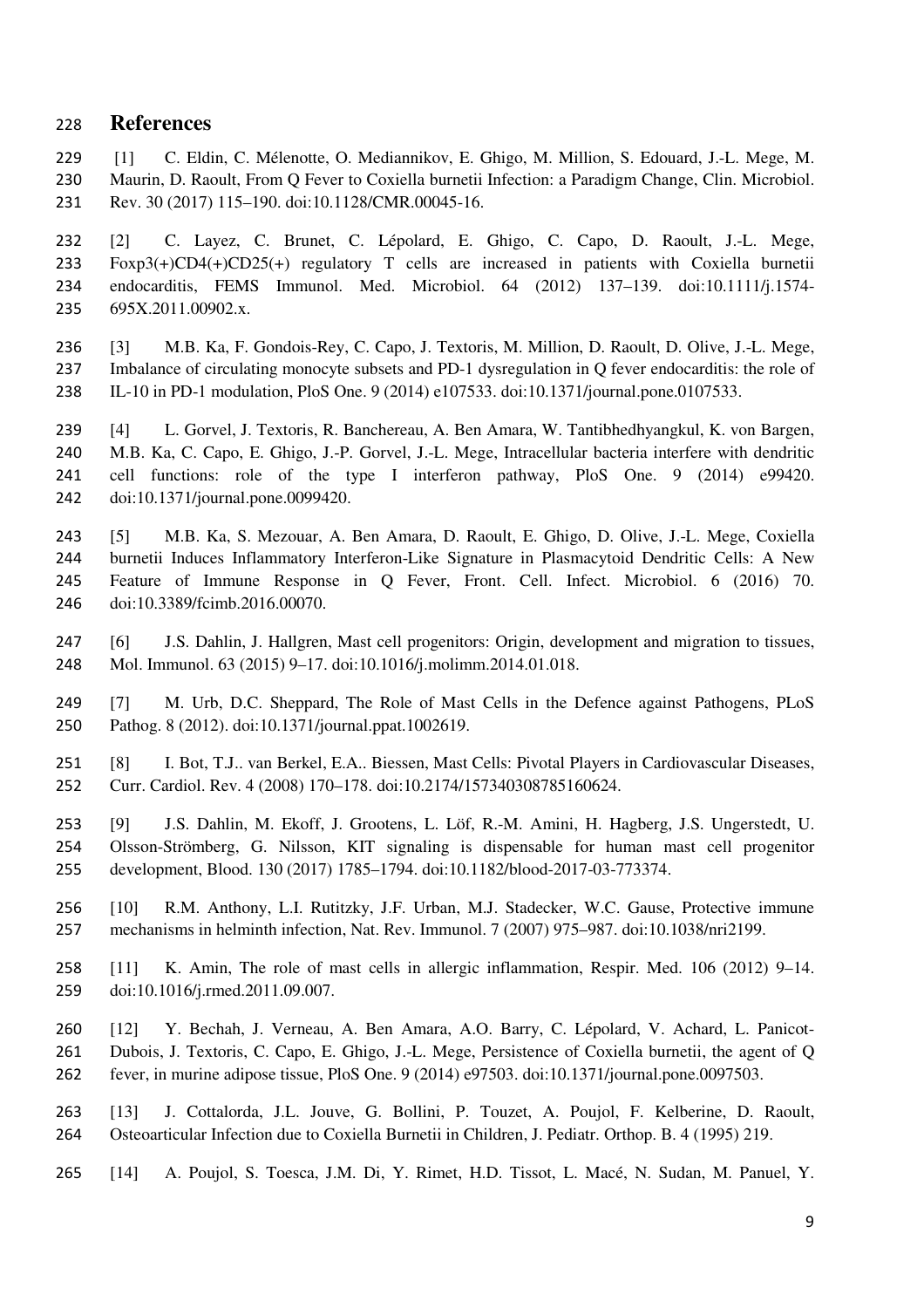- Turcat, F. Kelberine, Y. Brusquet, [Recurrent osteitis and Coxiella burnetii: the relation to chronic recurrent multifocal osteomyelitis]., Arch. Pediatr. Organe Off. Soc. Francaise Pediatr. 5 (1998) 291– 294. doi:10.1016/S0929-693X(97)89372-4.
- [15] J.W. Whittick, Necropsy Findings in a Case of Q Fever in Britain, Br. Med. J. 1 (1950) 979– 976.1.
- [16] J.S. Li, D.J. Sexton, N. Mick, R. Nettles, V.G. Fowler, T. Ryan, T. Bashore, G.R. Corey, Proposed modifications to the Duke criteria for the diagnosis of infective endocarditis, Clin. Infect. Dis. Off. Publ. Infect. Dis. Soc. Am. 30 (2000) 633–638. doi:10.1086/313753.
- [17] J.-S. Shin, A.M. Greer, The role of FcεRI expressed in dendritic cells and monocytes, Cell. Mol. Life Sci. CMLS. 72 (2015) 2349–2360. doi:10.1007/s00018-015-1870-x.
- [18] L. Escribano, M. Ocqueteau, J. Almeida, A. Orfao, J.F. San Miguel, Expression of the c-kit (CD117) molecule in normal and malignant hematopoiesis, Leuk. Lymphoma. 30 (1998) 459–466. doi:10.3109/10428199809057558.
- [19] J.S. Dahlin, R. Feinstein, Y. Cui, B. Heyman, J. Hallgren, CD11c+ cells are required for antigen-induced increase of mast cells in the lung, J. Immunol. Baltim. Md 1950. 189 (2012) 3869– 3877. doi:10.4049/jimmunol.1201200.
- [20] D.P. Bailey, M. Kashyap, L.A. Bouton, P.J. Murray, J.J. Ryan, Interleukin-10 induces apoptosis in developing mast cells and macrophages, J. Leukoc. Biol. 80 (2006) 581–589. doi:10.1189/jlb.0405201.
- [21] S. Meghari, Y. Bechah, C. Capo, H. Lepidi, D. Raoult, P.J. Murray, J.-L. Mege, Persistent Coxiella burnetii infection in mice overexpressing IL-10: an efficient model for chronic Q fever pathogenesis, PLoS Pathog. 4 (2008) e23. doi:10.1371/journal.ppat.0040023.
- [22] F. Ma, N. Kambe, D. Wang, G. Shinoda, H. Fujino, K. Umeda, A. Fujisawa, L. Ma, H. Suemori, N. Nakatsuji, Y. Miyachi, R. Torii, K. Tsuji, T. Heike, T. Nakahata, Direct development of functionally mature tryptase/chymase double-positive connective tissue-type mast cells from primate embryonic stem cells, Stem Cells Dayt. Ohio. 26 (2008) 706–714. doi:10.1634/stemcells.2007-0348.
- [23] E.A. Pastorello, L. Farioli, L.M. Losappio, N. Morici, M. Di Biase, M. Nichelatti, J.W. Schroeder, L. Balossi, S. Klugmann, Serum tryptase detected during acute coronary syndrome is significantly related to the development of major adverse cardiovascular events after 2 years, Clin. Mol. Allergy CMA. 13 (2015) 14. doi:10.1186/s12948-015-0013-0.
- [24] K.J. Filipiak, B. Tarchalska-Krynska, G. Opolski, A. Rdzanek, J. Kochman, D.A. Kosior, A. 297 Członkowski, Tryptase levels in patients after acute coronary syndromes: the potential new marker of an unstable plaque?, Clin. Cardiol. 26 (2003) 366–372.
- 299 [25] G.-P. Shi, I. Bot, P.T. Kovanen, Mast cells in human and experimental cardiometabolic diseases, Nat. Rev. Cardiol. 12 (2015) 643–658. doi:10.1038/nrcardio.2015.117.
- 
-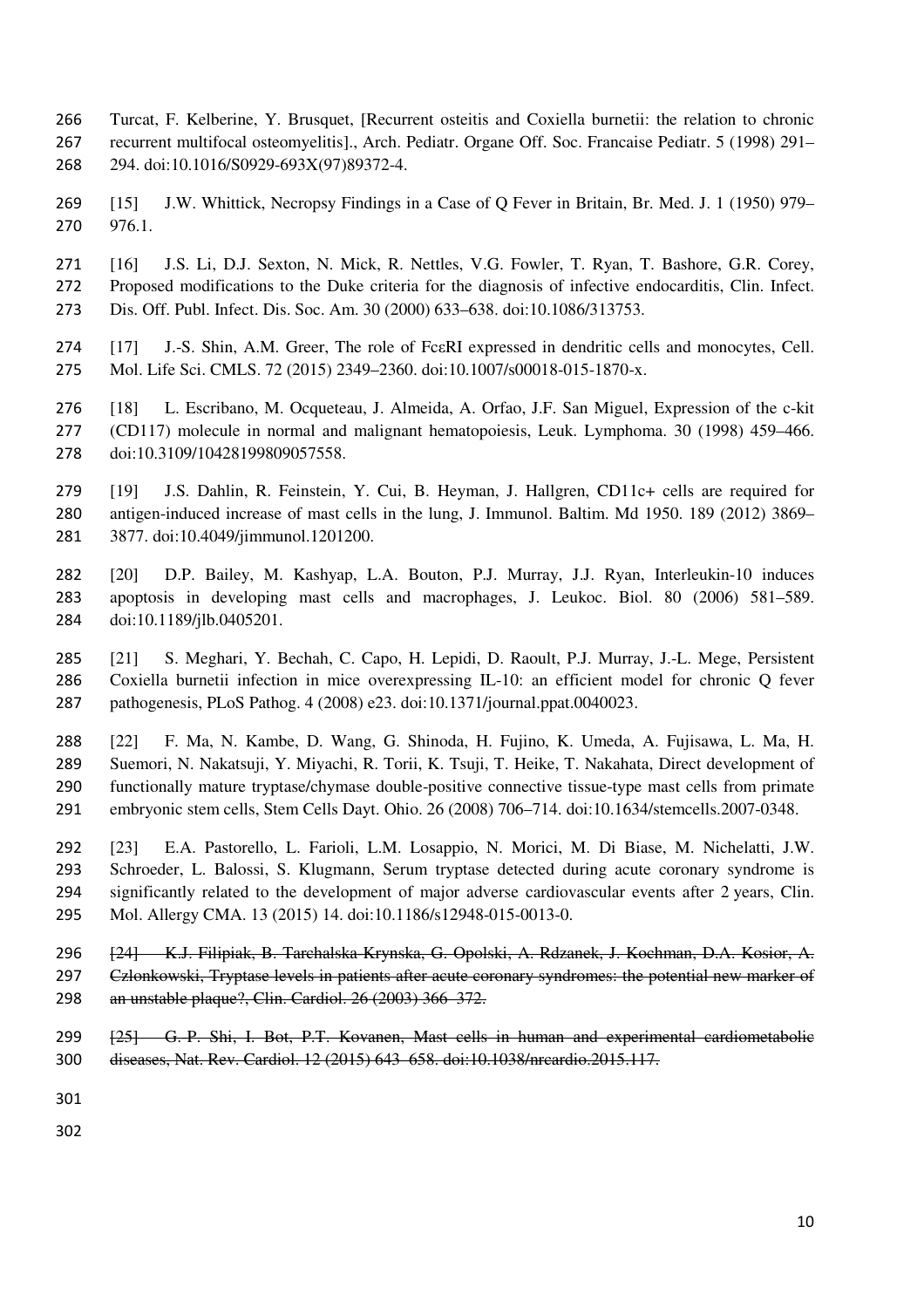# **Figure legend**

#### **Figure 1***.* **Mast cell progenitors in Q fever disease**

PBMCs were recovered and analyzed by flow cytometry for the presence of MC progenitors using CD34, CD117 and IgE fluorescent markers. **(A)** Representative graph of percentage of cells expressing CD117, IgE and CD34. **(B)** The percentage of MC progenitors in PBMCs from healthy donors and Q fever **(C)** acute or endocarditis patients is shown. The nonparametric Mann-Whitney *U* test was used to compare control and patient groups. Horizontal bar, median value.

## **Figure 2***.* **Serum basal tryptase in Q fever disease**

**(A)** The serum basal tryptase of Q fever patients was assessed in comparison to control and

other infections groups.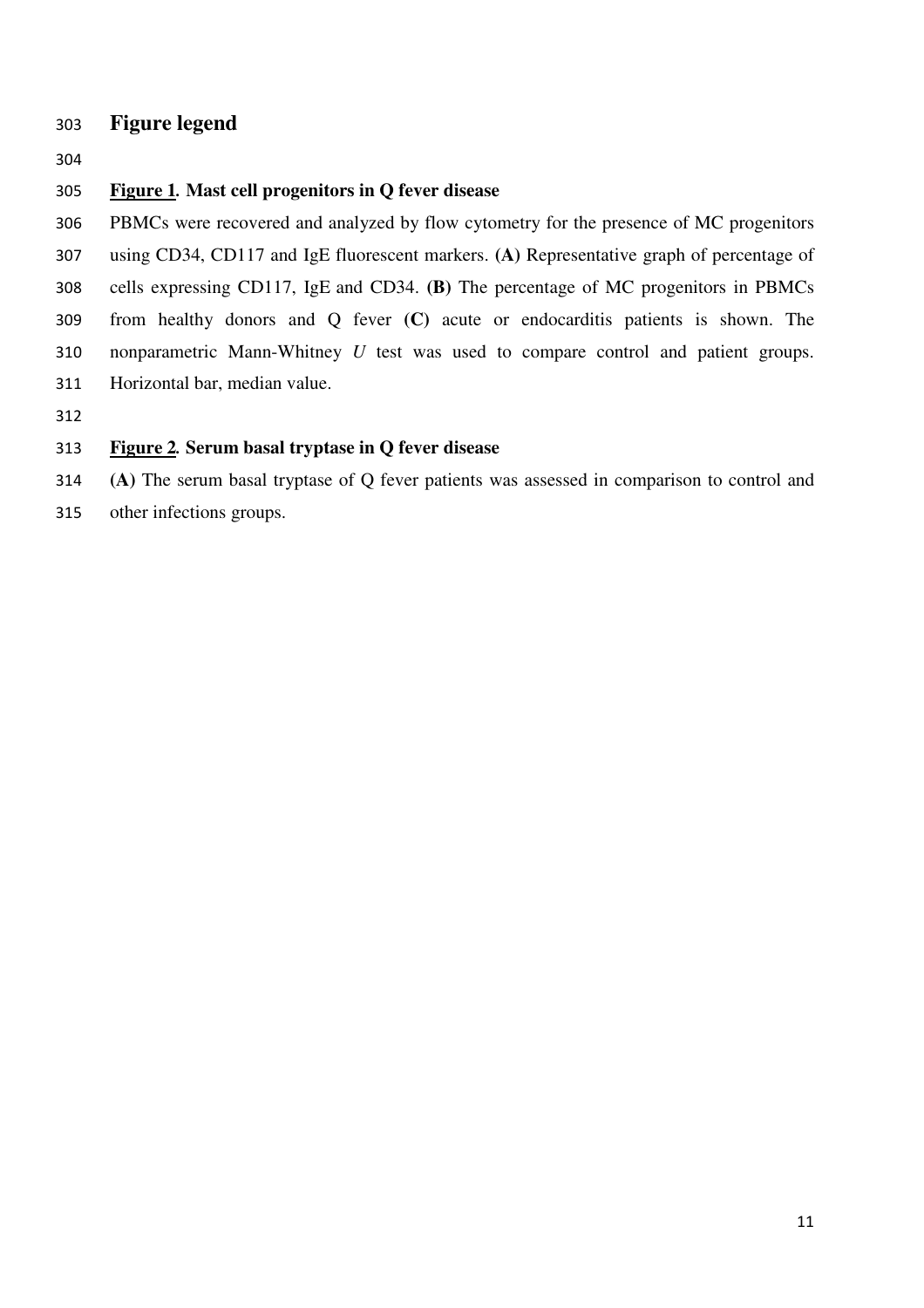



A.